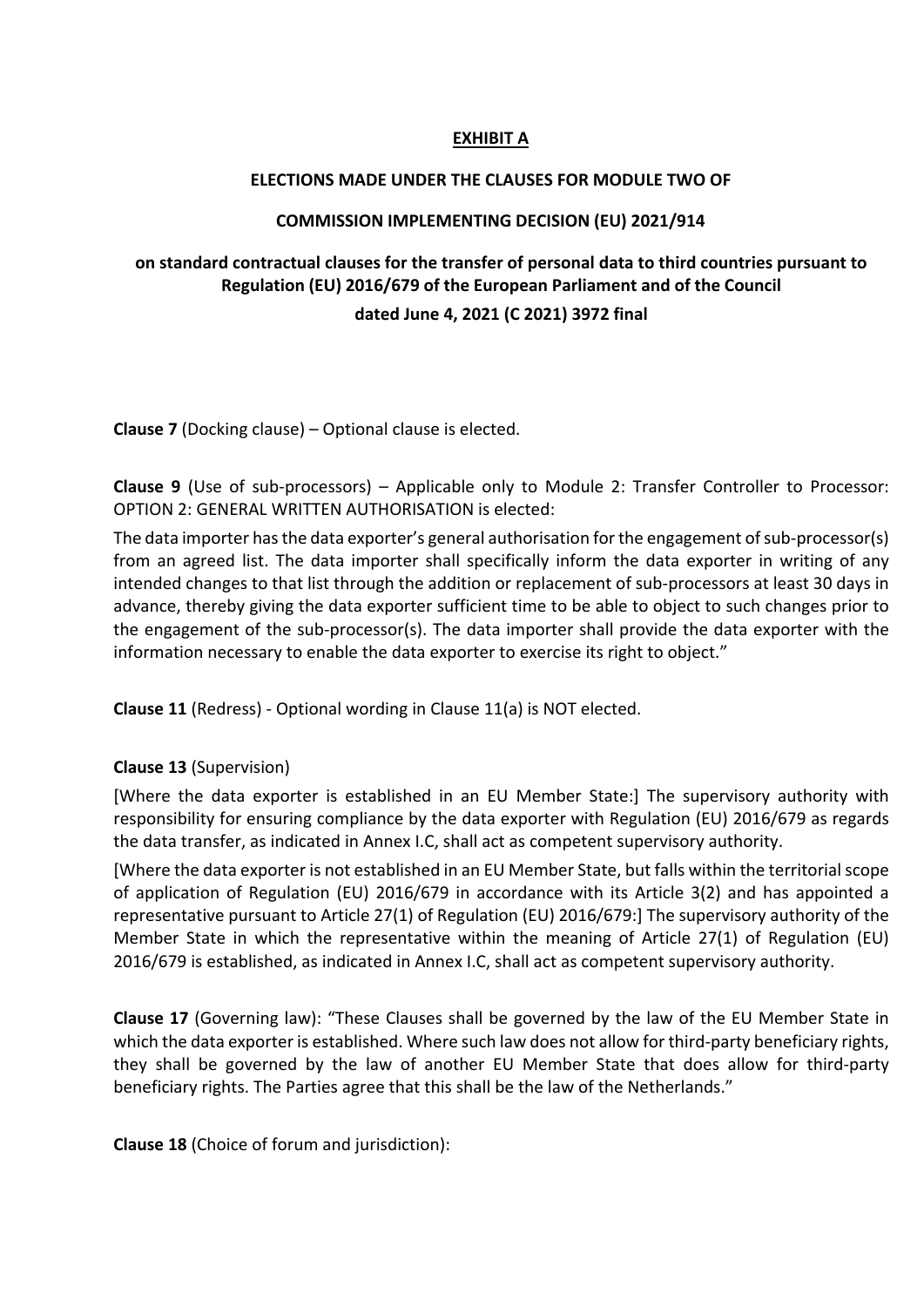(a) Any dispute arising from these Clauses shall be resolved by the courts of an EU Member State.

(b) The Parties agree that those shall be the courts of Amsterdam, the Netherlands (specify Member State).

(c) A data subject may also bring legal proceedings against the data exporter and/or data importer before the courts of the Member State in which he/she has his/her habitual residence.

(d) The Parties agree to submit themselves to the jurisdiction of such courts.

## **Such elections are modified as follows when transfers occur from Switzerland, UK or Brazil, to a Third Country such as to the United States of America:**

**(UK)** In respect of any data transfer(s) relating to Personal Data of **UK residents** ("UK Personal Data"), the Clauses shall be interpreted in accordance with the "UK Addendum to the EU Commission Standard Contractual Clauses" ("**UK Addendum**") (accessible under the link https://ico.org.uk/media/about-theico/consultations/2620398/draft-ico-addendum-to-com-scc-20210805.pdf), adopted by reference, as published by the UK Information Commissioner's Office ("ICO") and as finally adopted, amended or replaced at any time.

In particular, in respect of any data transfer(s) relating to Personal Data of UK residents ("UK Personal Data"), the Clauses shall be interpreted as references to the UK Data Protection Act and the UK General Data Protection Regulation (together "UK Data Protection Laws"). In particular, the ICO shall be the competent supervisory authority insofar as the data transfer is governed by the UK Data Protection Laws, references to specific Articles of the GDPR shall be replaced with the equivalent article or section of the UK Data Protection Laws ; (iii) references to "EU", "Union", "Member State" and "Member State law" shall be replaced with references to "UK"; (iv) Clause 13(a) and Part C of Annex II shall not be used (v) references to the "competent supervisory authority" and "competent courts" shall be replaced with references to the "ICO" and the "competent courts of London, UK " ; (vi) in Clause 17, the SCCs shall be governed by the laws of UK; and (vii) in Clause 18(b), disputes shall be resolved before the courts of London, UK.

(**Switzerland**) In respect of any data transfer(s) relating to Personal Data of **Swiss residents** ("Swiss Personal Data"), the Clauses shall be modified in accordance with the statement of the Swiss Federal Data Protection and Information Commissioner ("FDPIC") of 27 August 2021 (available at:https://www.edoeb.admin.ch/dam/edoeb/en/dokumente/2021/Paper%20SCC%20def.en%20240820 21.pdf.download.pdf/Paper%20SCC%20def.en%2024082021.pdf ). In particular: the FDPIC shall be the competent supervisory authority insofar as the data transfer is governed by the Swiss Federal Act on Data Protection ("FADP") with parallel supervision together with the EU competent supervisory authority (Clause 13); the law of the EU country specified by the Clauses shall be the governing law (Clause 17); the courts of the EU country as specified by the Clauses shall be the choice of forum (Clause 18), but this shall not exclude individuals in Switzerland from the possibility of bringing a claim in their place of habitual residence in Switzerland, in accordance with Clause 18(c). The parties agree to adjust the protection of the Personal Data upon entry into force of the revised FADP. For the avoidance of doubt, the UK Addendum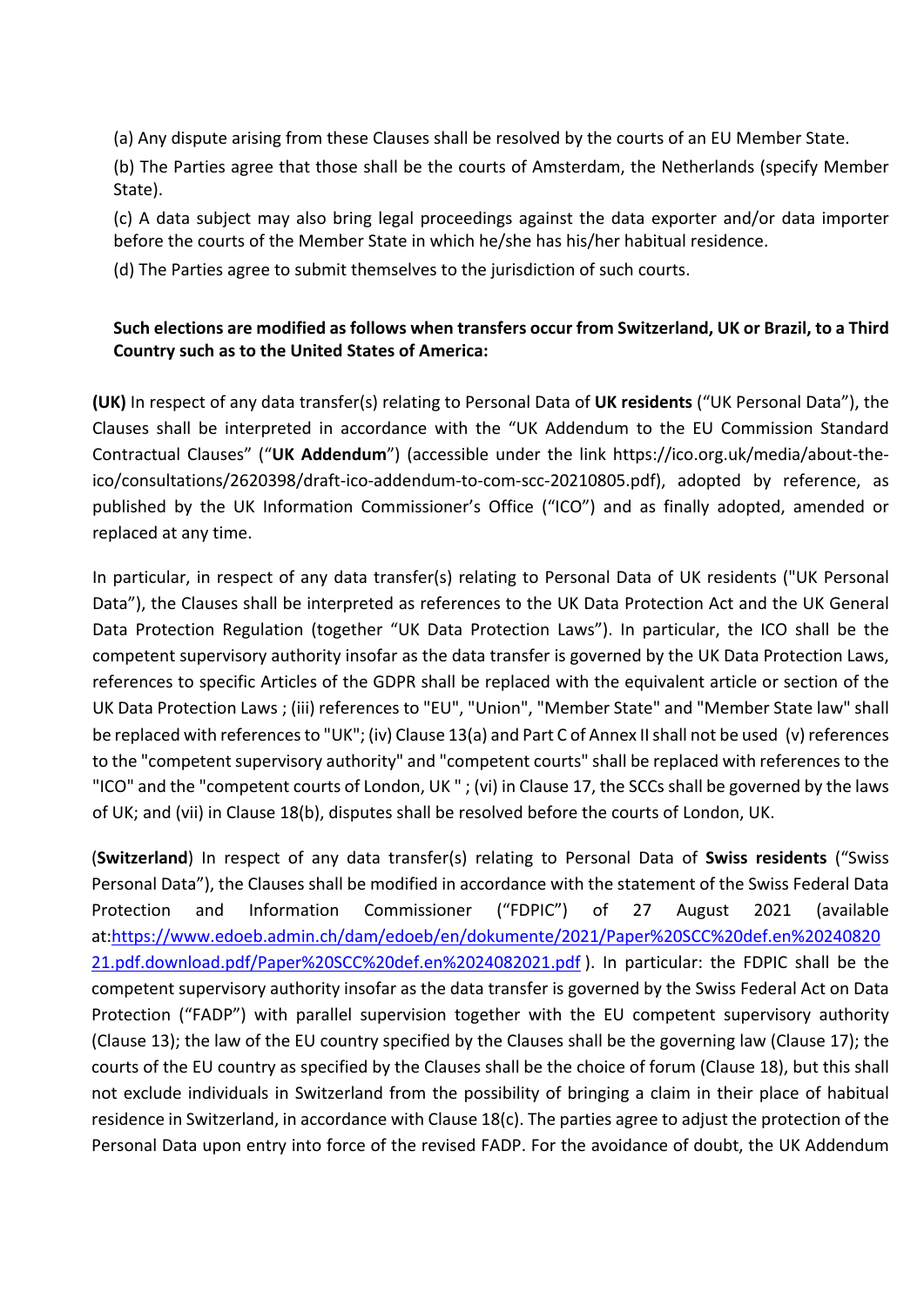shall be deemed effective concurrently with the SCCs.

(**Brazil**) In respect of any data transfer(s) relating to Personal Data of **Brazilian residents** ("Brazilian Personal Data"), the Clauses shall be interpreted as references to the Brazil Federal Data Privacy Law (LGPD). In particular, the Brazilian National Data Protection Authority (ANPD) shall be the competent supervisory authority insofar as the data transfer is governed by the LGPD, references to specific Articles of the GDPR shall be replaced with the equivalent article or section of the LGPD ; (iii) references to "EU", "Union", "Member State" and "Member State law" shall be replaced with references to "Brazil"; (iv) Clause 13(a) and Part C of Annex II shall not be used (v) references to the "competent supervisory authority" and "competent courts" shall be replaced with references to the "ANPD" and the "competent courts of Sao Paolo, Brazil" ; (vi) in Clause 17, the SCCs shall be governed by the laws of Brazil; and (vii) in Clause 18(b), disputes shall be resolved before the courts of Sao Paolo, Brazil.

## **APPENDIX**

### **ANNEX I**

### **A. LIST OF PARTIES**

#### **Data exporter(s):**

1. Name: … **Alnylam Pharmaceuticals, Inc.**

Address: … 675 W Kendall Street, Cambridge, MA 02142 USA,

Tel: 844.543.8355 URL: www.alnylam.com

Contact person's name, position and contact details: Attention: Privacy Officer, E-mail: privacy@alnylam.com

**EU Privacy Office:** ALNYLAM Switzerland GmbH, Attention: Privacy Office, Grafenauweg 4, 6300 Zug, Switzerland, E-mail: eudataprivacy@alnylam.com

**EU Representative**: **Alnylam Netherlands B.V.,** Antonio Vivaldistraat 150, 1083 HP Amsterdam, Nederland, info@alnylam.nl, Tel: 0800 403 0002 / 020 3697850

Activities relevant to the data transferred under these Clauses:  $\epsilon$  *e.g. conducting clinical research* 

Signature and date: ...

Role (controller/processor): … **Controller**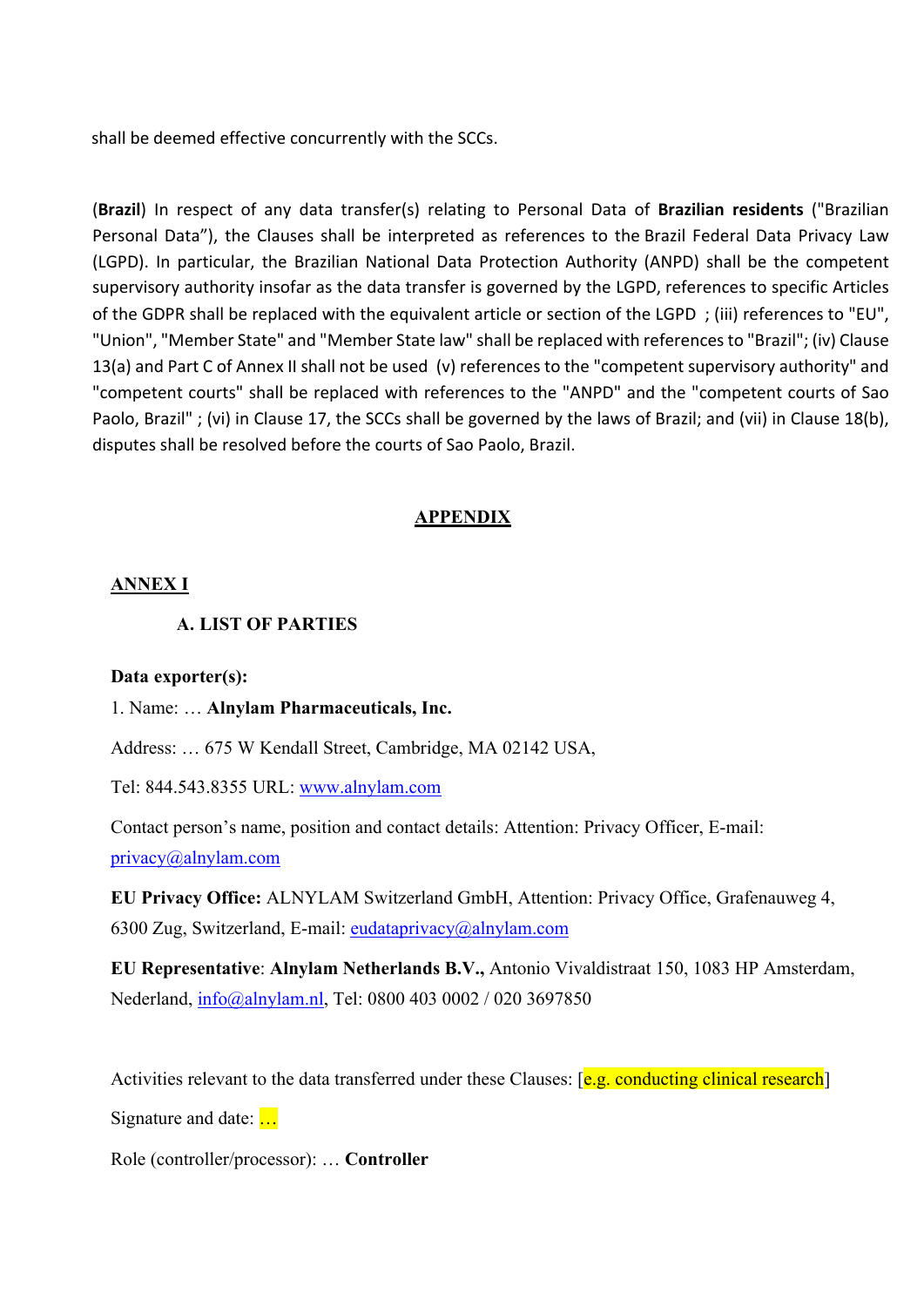2. …

**Data importer(s):** [*Identity and contact details of the data importer(s), including any contact person with responsibility for data protection]*

1. Name: …

Address: …

Main Tel: [insert general telephone]

E-mail: [insert general email], URL: [insert general telephone]

Contact person's name, position and contact details: …

**EU Privacy Office** (where relevant): ………………

**EU Representative** (where relevant): ………………..

Activities relevant to the data transferred under these Clauses: [e.g. diagnostic lab services]

Signature and date: …

Role (controller/processor): …**Processor**

2. …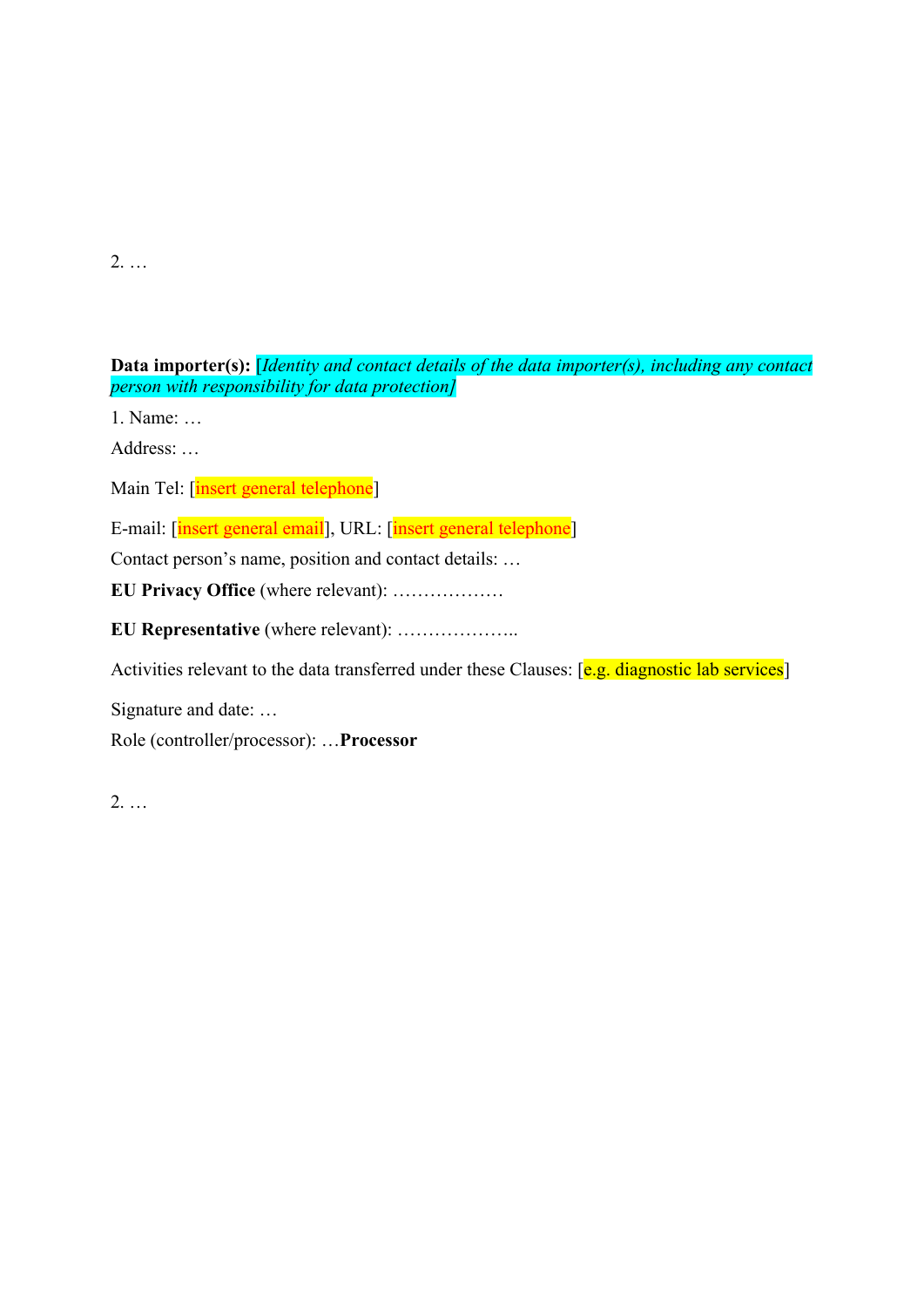#### **B. DESCRIPTION OF TRANSFER**

*Categories of data subjects whose personal data is transferred*

- $\Box$  Alnylam employees and contractors, representatives or agents (past, present and future)
- $\Box$  Job applicants / candidates (successful / unsuccessful)
- $\Box$  healthcare professionals
- $\Box$  medical professionals,
- $\Box$  pharmacists
- $\Box$  caregivers
- $\Box$  patients
- $\Box$  research participants
- $\Box$  family members
- ☐ Other (please specify):…………………

#### *Categories of personal data transferred*

- $\Box$  personal information (e.g. name, surname, family name)
- $\Box$  Government identifiers (e.g., driving license number, NBI, national identifiers)
- $\Box$  Contact information (e.g. work address, work phone number, work mobile number, work email)
- $\Box$  Employment information (e.g. employer, institution's name, job title, function/department)
- $\Box$  Education and skills (e.g., CV related information, languages, educational degrees)
- $\Box$  Professional experience & affiliations (e.g., CV information)
- $\Box$  Family information (married/unmarried, no. of children)
- $\Box$  Financial & economic information (bank account details, IBAN, credit card details)
- $\Box$  Travel and expense information
- $\Box$  Social media information (e.g. social name)
- $\Box$  Browsing information (e.g., cookies, IP address)
- $\Box$  system/user account information (e.g. username, password)
- $\Box$  Coded / aggregated data in the form of a report

☐ Other (please specify):…………………

*Sensitive data transferred (if applicable) and applied restrictions or safeguards that fully take into consideration the nature of the data and the risks involved, such as for instance strict purpose limitation, access restrictions (including access only for staff having followed specialised training), keeping a record of access to the data, restrictions for onward transfers or additional security measures.*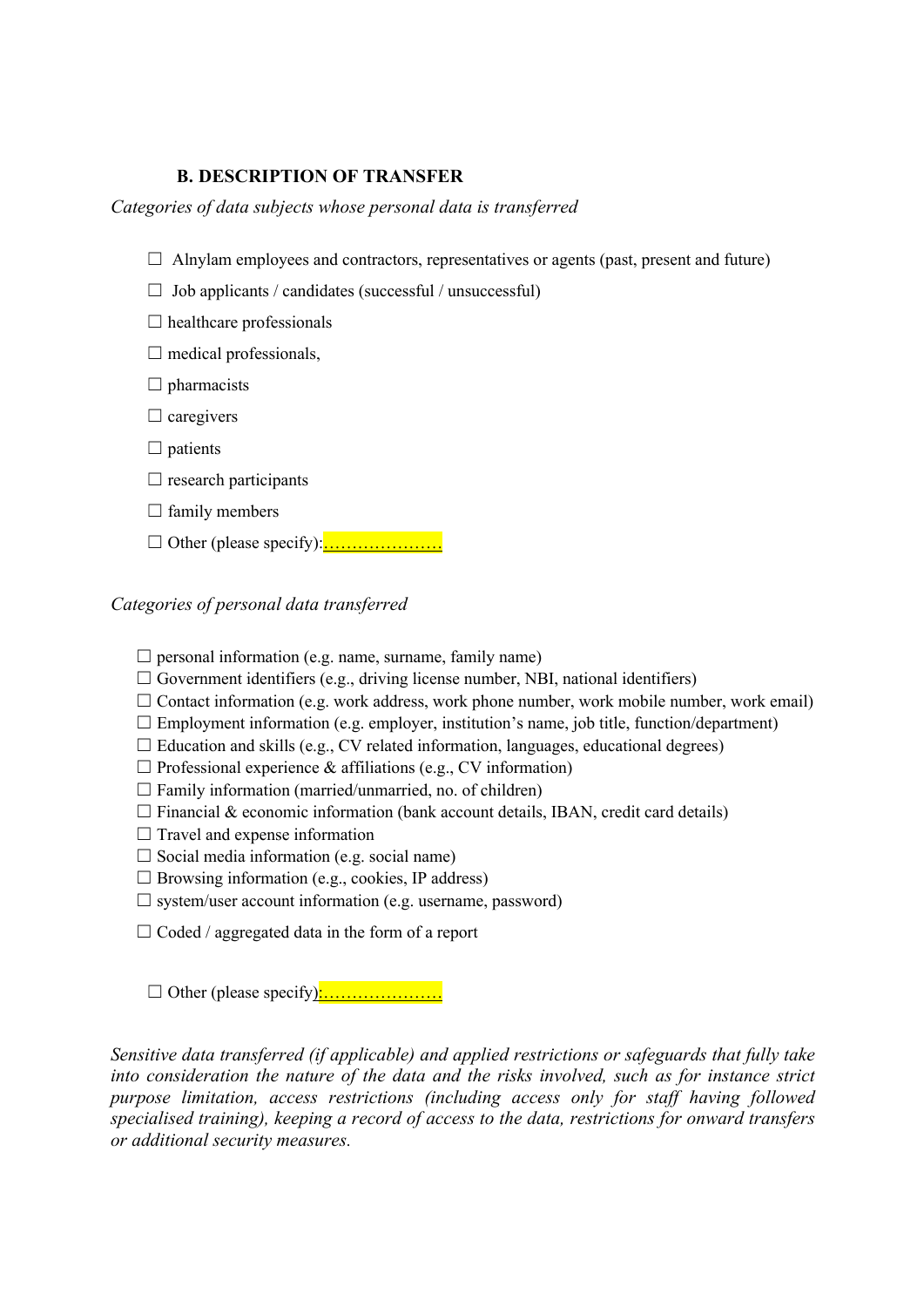- $\Box$  information revealing racial or ethnic origin
- $\Box$  data concerning a natural person's sex life or sexual orientation
- $\Box$  political opinions,
- $\Box$  religious or philosophical beliefs
- $\Box$  trade union memberships
- $\Box$  Biometric information
- $\Box$  Genetic information
- $\Box$  Health related information (including lab results and medical information) (e.g. data relating to adverse events and safety and quality information)
- $\Box$  Background check information and/or data relating to criminal convictions and offences

□ None

*The frequency of the transfer (e.g. whether the data is transferred on a one-off or continuous basis).*

*…………………………*

*Nature of the processing*

*[insert short description of the scope of services to be provided under the MSA]*

*Purpose(s) of the data transfer and further processing*

Performance of the Services in accordance with the Agreement and/or any relevant Statement of

Work between the data exporter and the data importer

*The period for which the personal data will be retained, or, if that is not possible, the criteria used to determine that period*

For the duration necessary to perform the Services under the Agreement and or the applicable Statement of Work and for such period thereafter as permitted or required by law.

*For transfers to (sub-) processors, also specify subject matter, nature and duration of the processing*

| <b>Sub-processors Name &amp;</b><br><b>Address</b> | Type of agreement in<br>place with data<br>importer & effective<br>date | Scope of Services<br>(subject matter, nature<br>and duration of the<br>processing) | <b>Target Country</b> | <b>Adequacy</b><br>Safeguard |
|----------------------------------------------------|-------------------------------------------------------------------------|------------------------------------------------------------------------------------|-----------------------|------------------------------|
|                                                    |                                                                         |                                                                                    |                       |                              |
|                                                    |                                                                         |                                                                                    |                       |                              |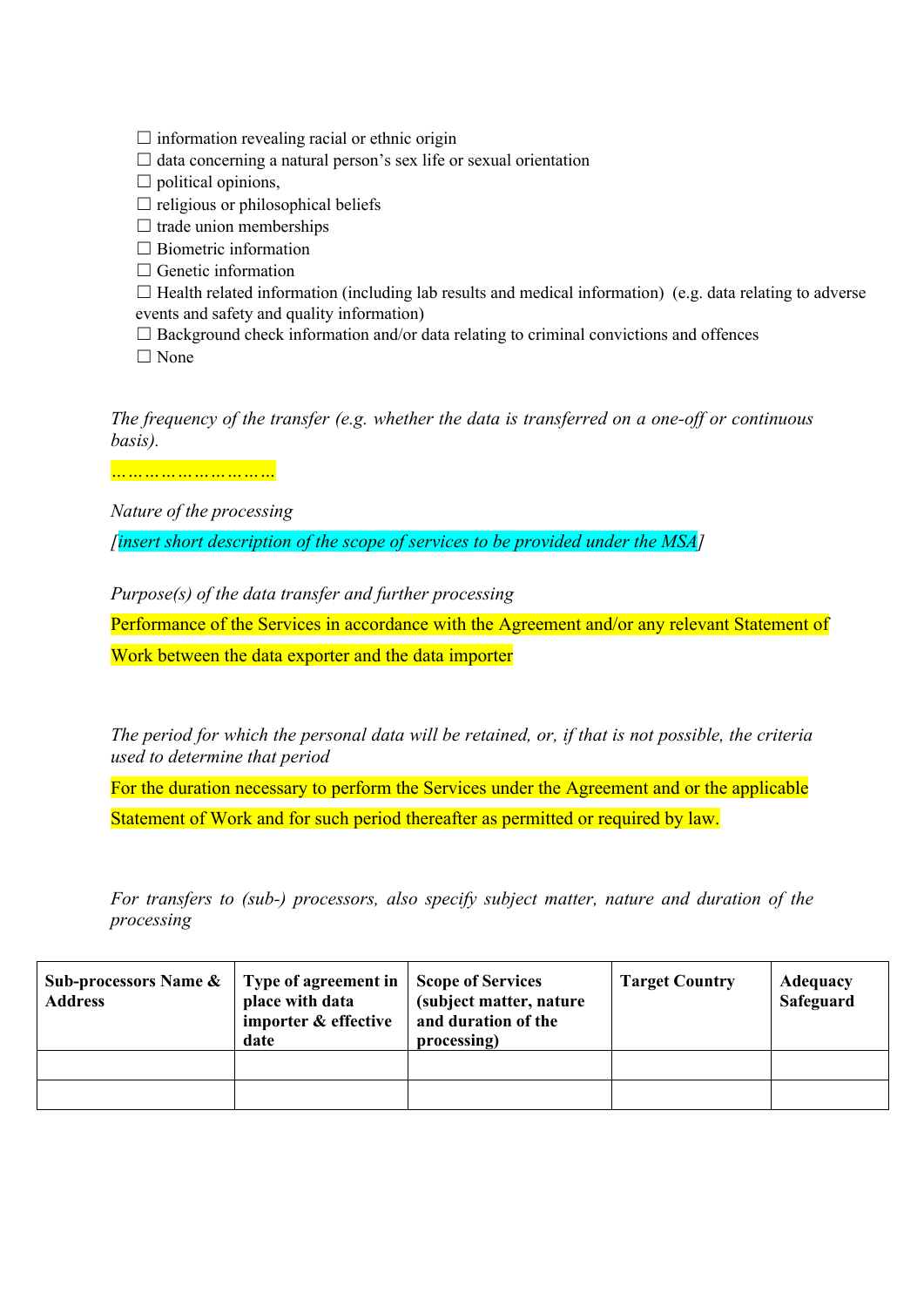# **C. COMPETENT SUPERVISORY AUTHORITY**

*Identify the competent supervisory authority/ies in accordance with Clause 13*

## *[For EU Countries:*

*insert the local data protection authority under whose supervision the local Alnylam EU entity rests; a list with the names and contact details of the EU competent authorities is available here: https://edpb.europa.eu/about-edpb/about-edpb/members\_en*

*e.g. for Alnylam France it would be the French CNIL:* 

**Commission Nationale de l'Informatique et des Libertés - CNIL**

3 Place de Fontenoy

TSA 80715 – 75334 Paris, Cedex 07

Tel. +33 1 53 73 22 22

Fax +33 1 53 73 22 00

Website: http://www.cnil.fr/ https://www.cnil.fr/en/contact-cnil *]*

*[For Alnylam Inc, Alnylam Switzerland and Alnylam UK, insert the Dutch Authority:<i>]* 

### **Autoriteit Persoonsgegevens**

Bezuidenhoutseweg 30, P.O. Box 93374 2509 AJ Den Haag/The Hague Tel. +31 70 888 8500 Fax +31 70 888 8501 Website: https://autoriteitpersoonsgegevens.nl/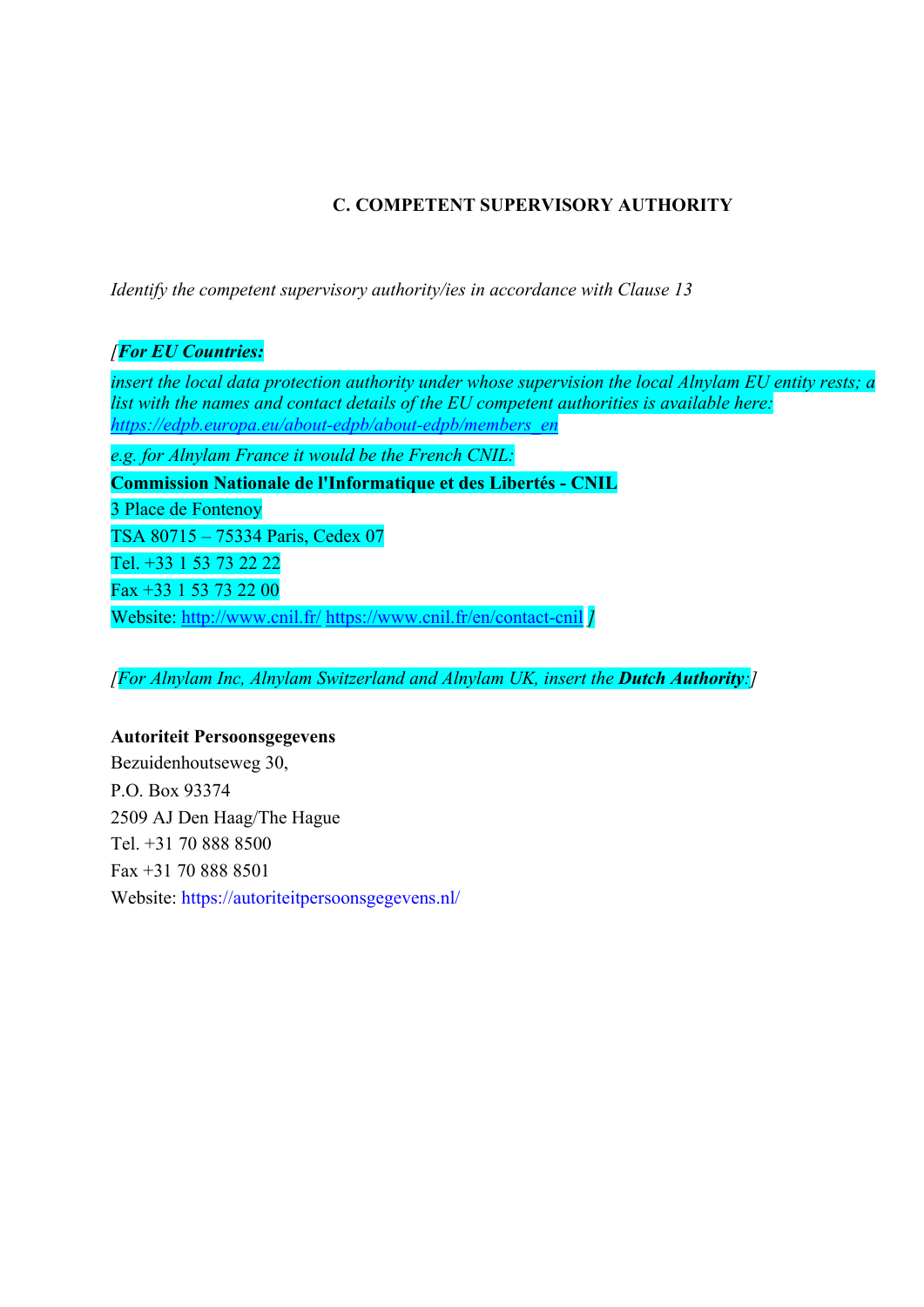### **ANNEX II - TECHNICAL AND ORGANISATIONAL MEASURES INCLUDING TECHNICAL AND ORGANISATIONAL MEASURES TO ENSURE THE SECURITYOF THE DATA**

The minimum technical and organisational measures to be implemented by the data importer(s) (including any relevant certifications) to ensure an appropriate level of security, taking into account the nature, scope, context and purpose of the processing, and the risks for the rights and freedoms of natural persons are those set out in on https://alnylampolicies.com/.



*For transfers to (sub-) processors, also describe the specific technical and organisational measures to be taken by the (sub-) processor to be able to provide assistance to the controller and, for transfers from a processor to a sub-processor, to the data exporter*

ALNYLAM Proprietary and Confidential Control Version Date 26.01.2021